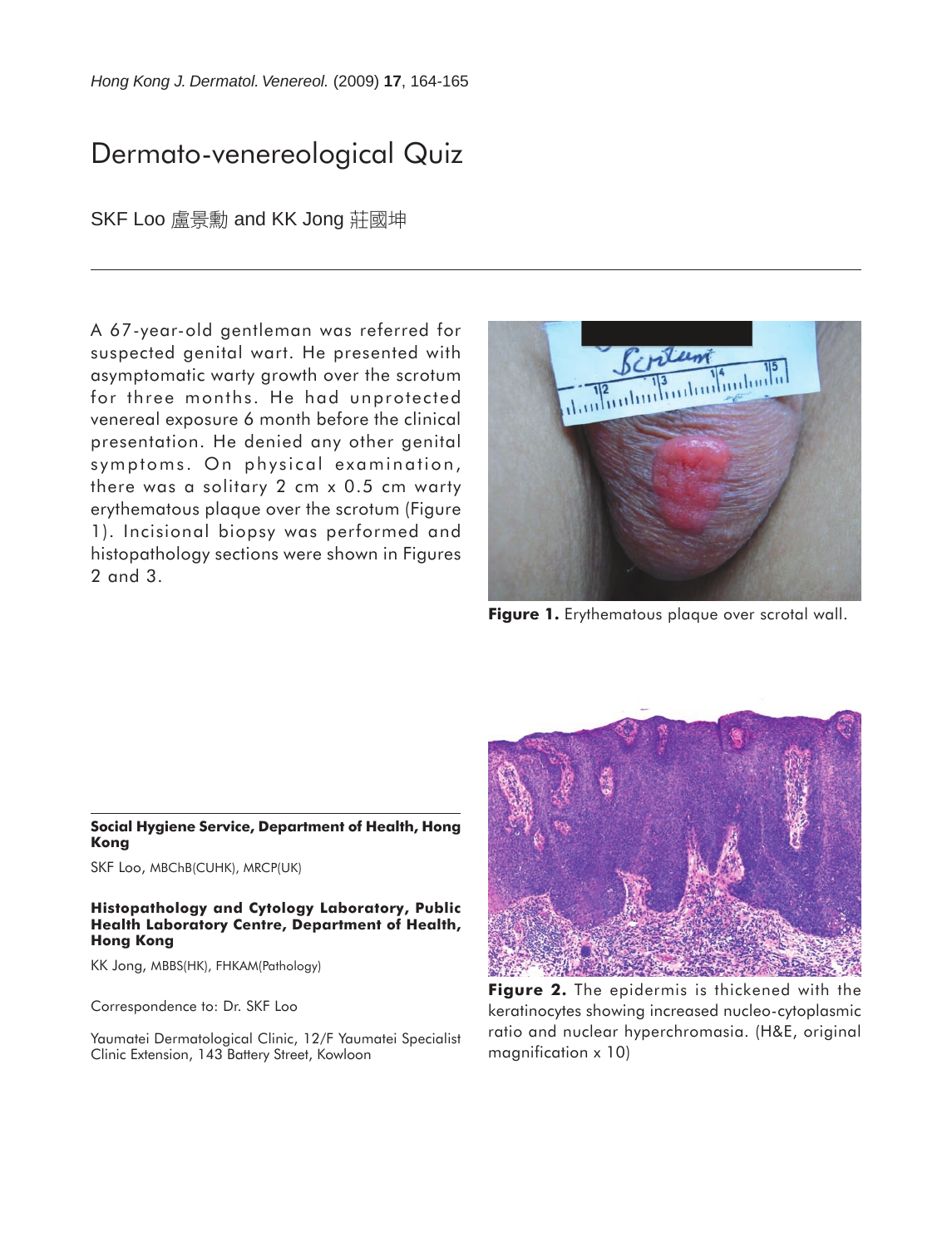

**Figure 3.** Multiple mitoses are present in different levels of the epidermis. (H&E, original magnification x 40)

### **Questions**

- 1) What are the clinical differential diagnoses?
- 2) What are the histopathological features?
- 3) What is your diagnosis?
- 4) What are the treatment options?

(Answers on page 175)